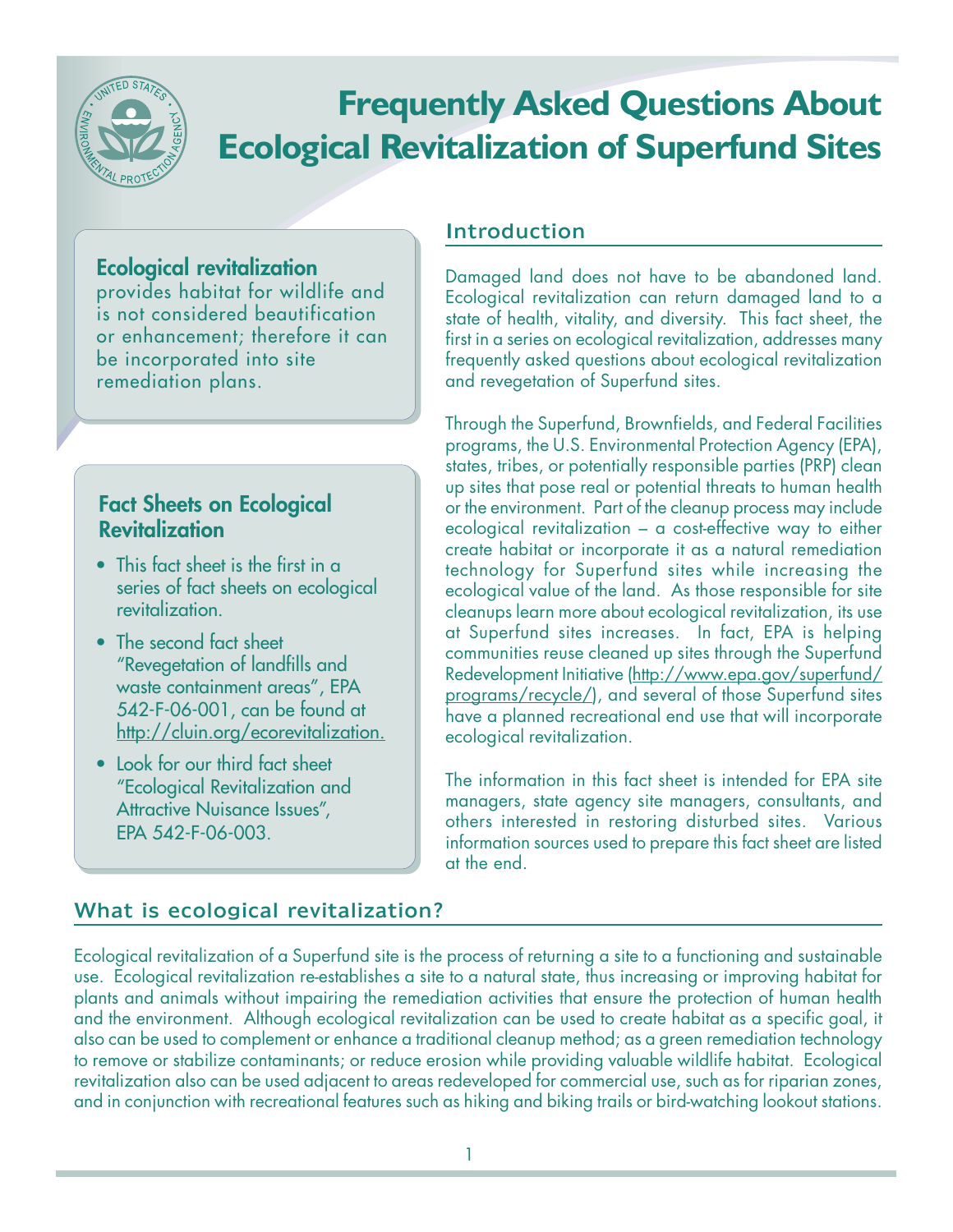## **Selected Benefits of Ecological Revitalization**

- Removes stigma associated with prior waste sites
- Repairs damaged land
- Enhances property values
- Provides recreational uses for local residents
- Improves soil health and supports diverse vegetation
- Creates wildlife habitat
- Contributes to a green corridor
- Can reduce erosion, sequester carbon, and control landfill leachate
- Protects surface and groundwater from potential contamination

#### Why should I consider ecological revitalization? What are the benefits?

Ecological revitalization provides a variety of environmental, economic, and public relations benefits. When the end use of a site is considered, those responsible should discuss all future use alternatives with the community, including ecological revitalization. The EPA Environmental Response Team (ERT) can assist in facilitating public outreach.

#### **Environmental Benefits:**

**• Biodiversity** In addition to providing areas that are more aesthetically pleasing than mowed grass or pavement, ecological revitalization provides important habitat that attracts and sustains wildlife, such as migratory birds. Areas with a variety of native plant species are less impacted by disease, provide habitat for a variety of wildlife species, and may be vital links to other habitat areas on critical migration routes.

#### **Contaminant remediation**

Ecological revitalization can include natural remediation technologies that can help biodegrade environmental contaminants, sequester carbon to make it unavailable as a greenhouse gas, improve groundwater recharge, and control landfill leachate.

- **Soil stability** Ecological revitalization provides rooted vegetation to stabilize the soil and can reduce the need to excavate or import soil. This in turn can limit dust, reduce erosion, and slow down and filter storm water runoff.
- **Education** Ecological revitalization provides educational, interpretive, and stewardship opportunities for students and the local community.

#### **Economic Benefits:**

- **Cost** Not only is ecological revitalization cost-competitive with other remediation technologies, but the reduced maintenance requirements often make it less expensive than many other end uses. Conservation easements, environmental offsets, and an increased tax base can also provide additional economic benefits.
- **Aesthetic value** Ecological revitalization can provide recreational areas that increase local property values or provide revenue. In addition, aesthetically pleasing commercial greenscaping or residential areas attract more customers and can be marketed to create a competitive advantage.

#### **Public Relations Benefits:**

- **Improved community image** Ecologically revitalized sites improve the aesthetics of a community and may increase recreational use and tourism.
- **Improved agency image** Site owners and regulatory agencies may gain an enhanced reputation, "green" image, external validation, and sustainable operations.

Additional information on the benefits of ecological revitalization is available through the Interstate Technology and Regulatory Council (ITRC 2004 and 2006). See the information resources listed at the end of this fact sheet.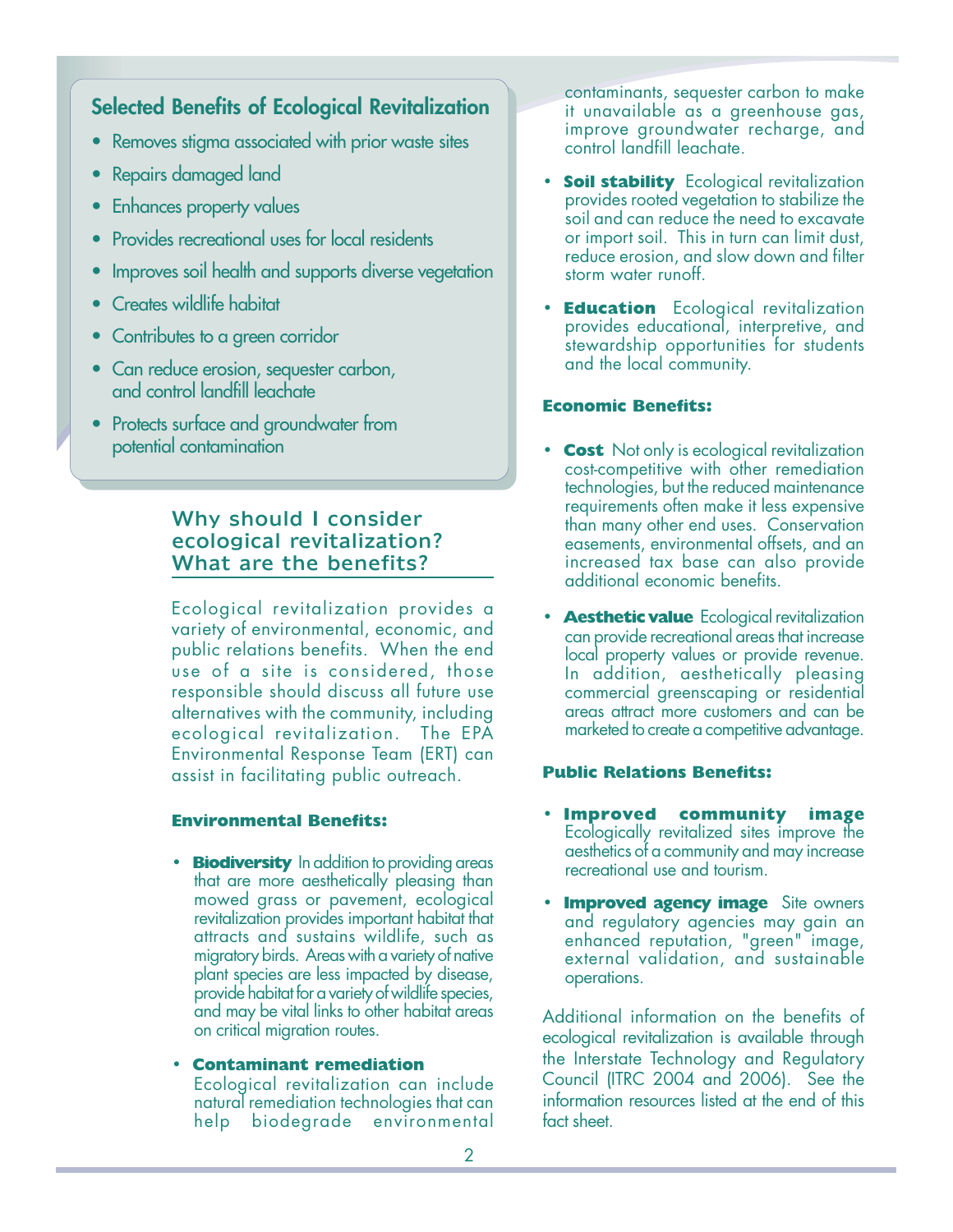#### What types of sites can be ecologically revitalized? Are small or industrial sites eligible?

Ecological revitalization can be implemented to some degree at any site; however, the benefits will be strongly influenced by the surrounding area. Ecological revitalization can most easily be incorporated for a site that is already located within a larger beneficial habitat or ecosystem. Sites that are somewhat isolated, but are along a corridor or riparian or transition zone and linked to more extensive habitat, are also suitable for revitalization. Sites that are completely isolated within industrial or residential development may also be candidates for ecological improvements and community recreational opportunities.

Small or industrial sites within an urban or suburban setting may appear to contribute less to the ecosystem, but they can be important habitats, reservoirs, or sanctuaries, and provide excellent opportunities for public education or recreation. In many cases, these sites provide valuable opportunities for restoring rare or unique habitat types and provide beneficial recreational assets such as soccer fields, golf courses, playgrounds, or parks with a green element. In many situations, ecological revitalization should be considered as part of a "green landscaping" approach to site development. These sites can provide a sense of ownership and opportunities for stewardship among the residents and public.

## Should I use native vegetation for ecological revitalization?

Native vegetation should be used for ecological revitalization whenever possible. Executive Order 13148 refers to a presidential memorandum regarding beneficial landscape practices on grounds landscaped with federal dollars ([http://](http://www.epa.gov/greenacres/EO13148.pdf)  [www.epa.gov/greenacres/EO13148.pdf\).](http://www.epa.gov/greenacres/EO13148.pdf)  The memorandum requires the use of regional native vegetation in landscaping when possible. Native vegetation prefers native (unfertilized) soils, and does not require soil amendments, such as fertilizer. Appropriate site and soil analyses should be performed during predesign stages of the project. On many Superfund sites, the soil characteristics are different than characteristics of native soil (for example, soil may have a lower pH or higher salt concentration). Soil amendments may be necessary in these cases to remediate contamination, and certain native vegetation may not thrive in the resulting environment. Therefore, it is not always possible to revegetate a site strictly using regional native vegetation. A restoration practitioner should be consulted to aid in proper selection of the vegetation and to increase the chance of planting success. The restoration practitioner can specify analyses that help match appropriate species of vegetation with site and soil conditions. Some minimal care should be incorporated during implementation, and a plan could be developed to cover such items as watering and any need for pest control, including control of invasive plant species. Longer term

Site managers should work with the local community when deciding to include ecological revitalization as a cleanup component for a site. Active participation by the local community enhances the value and acceptance of the final restoration effort. EPS's ERT [\(http://www.ert.org\)](http://www.ert.org) can help to foster community partnership by outreach, public meetings, and providing technical information.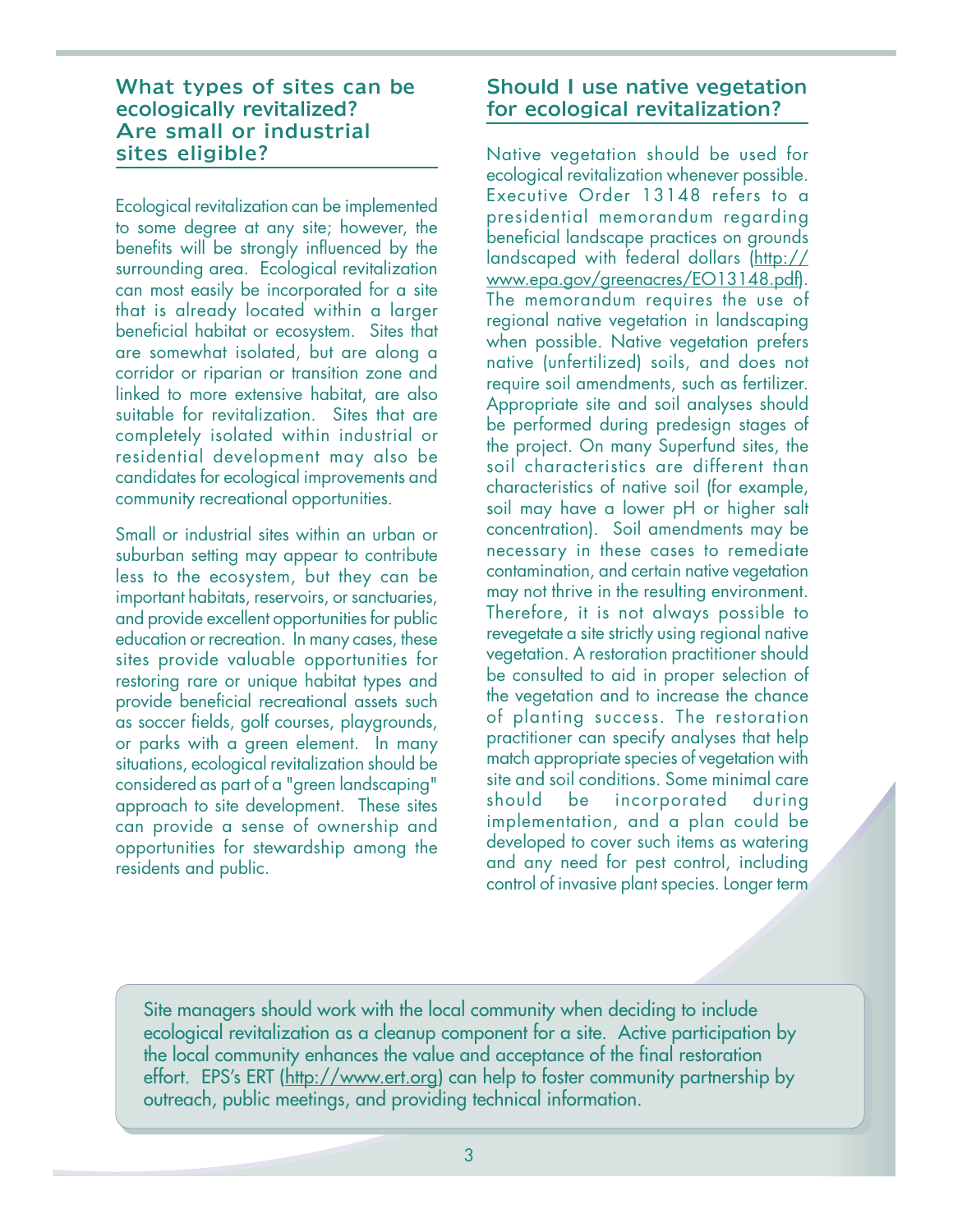## **Site Types and Case Studies Related to Ecological Revitalization**

- **Mining:** Cherokee County Galena Subsite (OU5) (native prairie grassland with potential for grazing or light industry development) http://[www.epa.gov/superfund/programs/recycle/success/casestud/chercsi.htm](http://www.epa.gov/superfund/programs/recycle/success/casestud/chercsi.htm)
- **Foundries:** Abex Corporation (playground in addition to a fire department and police station) - <http://www.epa.gov/superfund/programs/recycle/success/briefs>
- **Manufacturing facilities:** Industri-Plex (open space and wetlands preserve in addition to expanded roads and retail space) http:/[/www.epa.gov/superfund/programs/recycle/success/casestud/iplexcsi.htm](http://www.epa.gov/superfund/programs/recycle/success/casestud/iplexcsi.htm)
- **Avtex Fibers:** (open space in addition to a recreational park and an eco-business park) http:/[/www.epa.gov/superfund/accomp/success/avtex.htm](http://www.epa.gov/superfund/accomp/success/avtex.htm)
- **Refineries:** Alameda Naval Air Station (golf course and marina) http:/[/www.epa.gov/superfund/programs/recycle/pilot/facts/r9\\_38.htm](http://www.epa.gov/superfund/programs/recycle/pilot/facts/r9_38.htm)
- **Landfills:** Lipari Landfill (open space with nature trail in addition to recreational fields, a parking lot and recreation building) http:/[/www.epa.gov/superfund/programs/recycle/success/1-pagers/lipari.htm](http://www.epa.gov/superfund/programs/recycle/success/1-pagers/lipari.htm)
- **Military Installations:** Pease Air Force Base (wildlife refuge in addition to a public airport)http:/[/www.epa.gov/superfund/programs/recycle/success/briefs](http://www.epa.gov/superfund/programs/recycle/success/briefs)
- **Metal Plating:** Revere Chemical (native wildflower habitat) http:/[/www.epa.gov/superfund/programs/recycle/success/briefs/pa\\_brief.htm#pa\\_14](http://www.epa.gov/superfund/programs/recycle/success/briefs/pa_brief.htm#pa_14)
- **Tannery:** A.C. Lawrence Leather site in New England contact ERT for more information

For more cases studies, visit the Wildlife Habitat Council website at http://www.wildlifehc.org/brownfield\_restoration/case\_studies.cfm.



Leadville, CO – Before ecological restoration Leadville, CO – After ecological restoration



(Source: Dr. Sally Brown, University of Washington) (Source: Dr. Sally Brown, University of Washington)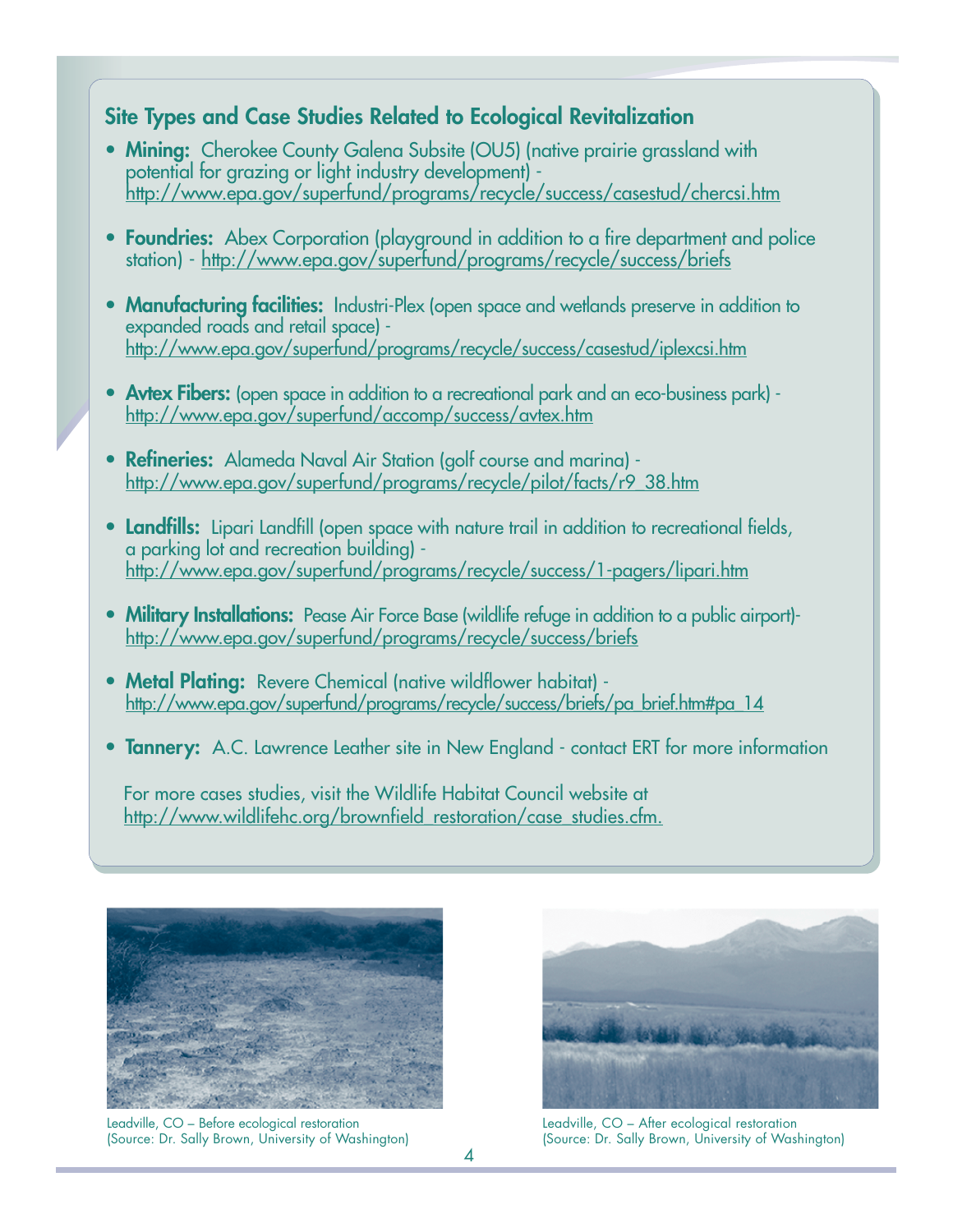maintenance options, if allowed and appropriate, should also be established for the site.

Early in the process, site managers should incorporate funding in the budget for implementing ecological revitalization. While native plant seeds can be expensive and more difficult to sow, the reduced operation and maintenance (O&M) costs make native plants a more economical longterm option than non-native plants. Native plants can be used to establish a selfsustaining ecosystem, usually within 3 to 4 years, if properly selected and planted.

#### What kind of habitat should be considered for ecological revitalization?

Any site has the potential for ecological restoration, regardless of its size or location. While a variety of habitats can be considered for ecological revitalization, the habitat type in the surrounding area would likely have the greatest chance of success. In any case, site managers should always work with the community to determine the preferred beneficial reuse for the site, and thus habitat type.

Ecological revitalization can be managed for a variety of habitats such as meadow, prairie, riparian buffers and forest, and for wildlife such as nongame species, birds, and migratory butterflies. When planning for a specific habitat type, a restoration

practitioner can provide valuable recommendations to maximize a habitat's potential for success. In addition to determining appropriate species and management techniques, the restoration practitioner can provide recommendations for adding nesting boxes, preserving snags, considering pollinators, and adding other habitat features to help attract and sustain wildlife populations.

#### Can you effectively predict and control the type of vegetation that will develop on a site when applying ecological revitalization?

Various types of Superfund sites, such as mined areas, hazardous waste spills, and landfills may require very different treatment technologies and different approaches to ecological revitalization. Initially, a planting will typically consist of a mixture of seeds or plants, native when possible, used to revitalize the habitat. However, the diversity will change because some plants will be better adapted to the site-specific conditions than others. If the vegetation is not maintained at the same stage as when it was planted, the plant community will naturally progress toward a more mature state or climax community. For example, if a native grass planting is not mowed in some regions, shrubs and trees will eventually take root and grassland will progress toward woodland. It is most



West Page Swamp, Bunker Hill, ID – Before ecological restoration (Source: Dr. Sally Brown, University of Washington)



West Page Swamp, Bunker Hill, ID – After ecological restoration (Source: Dr. Sally Brown, University of Washington)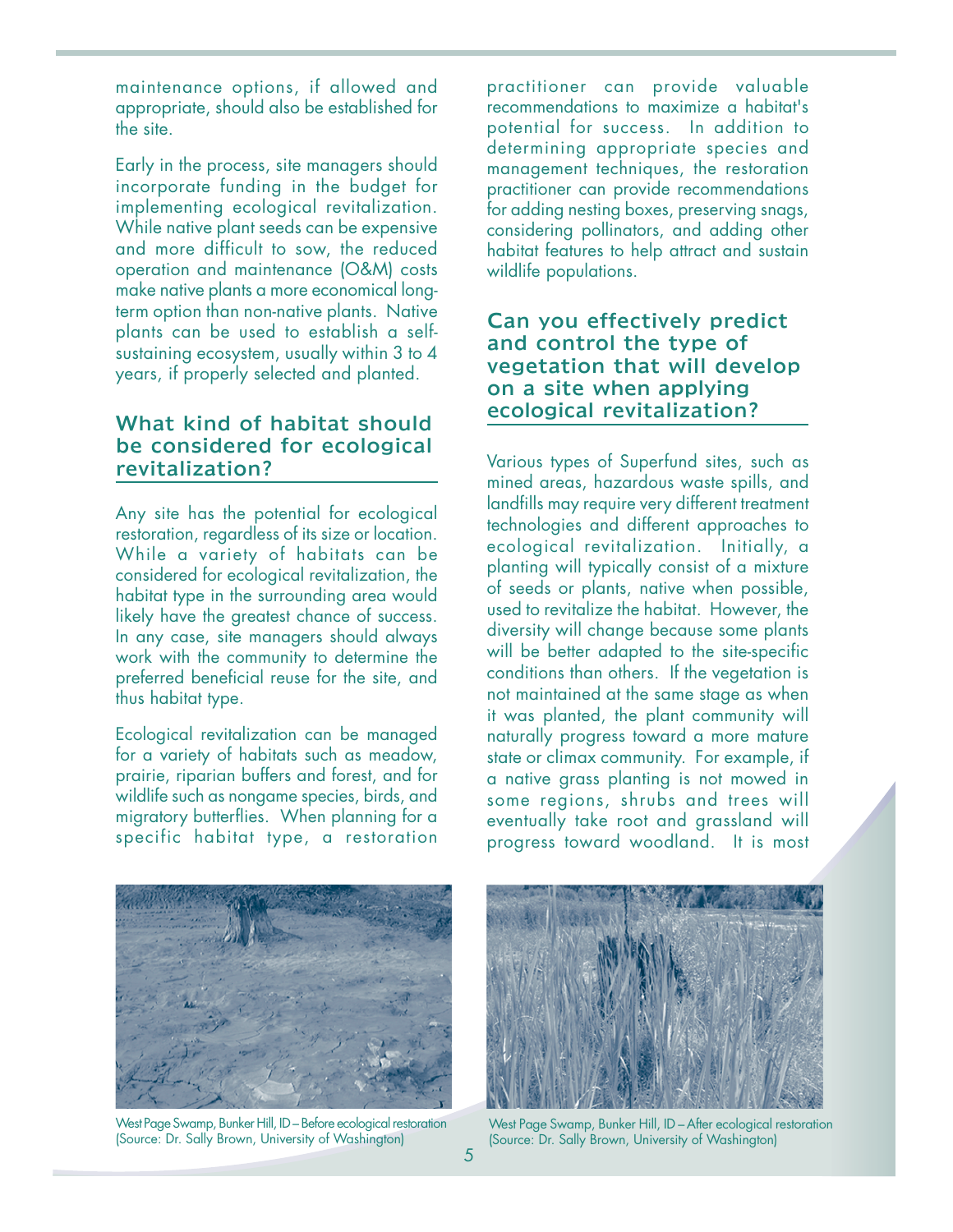important to maintain native species that are functional based on the surrounding native vegetation.

At any revitalized site, invasive species should be controlled to allow native species to become established. Invasive species can quickly spread and invade disturbed land, especially in areas that contain bare soil. An invasive species management plan should be developed to prescribe methods for effectively controlling invasive species, such as burning, where allowed, or the use of chemical, biological, or hand-pulling techniques.

## Will implementing an ecological revitalization project impair site remediation or development?

Site remediation activities are protective of human health, and ecological revitalization modifies a site to increase or improve habitat for plants and animals without impairing site remediation or development. Furthermore, an effective revitalization design can (1) reduce or eliminate exposure through the use of amendments for capping and soil cover or (2) reduce the bioavailability of contaminants through the use of organic amendments. Ecological revitalization measures incorporated for beneficial end use need to be planned early to maximize the use of native

vegetation or to focus on opportunities for passive recreation and environmental education during site development. In addition, an ecological risk assessment should be completed to ensure that the revitalization and other cleanup components effectively protect the environment, thereby improving the protection of human health as well.

#### What is the definition of "attractive nuisance"?

For the purposes of the Superfund Program, an attractive nuisance is the potential for wildlife to be harmed from waste left on a site after a remedial action has been completed and a revegetation effort undertaken. One example is an abandoned mining site that is barren and void of life. After lime-treated biosolids are incorporated to complex the metals of concern, the health of the soil (fertility and general suitability to support root growth) is improved to permit revegetation with native plants and promote a self-sustaining ecosystem as habitat for nongame species. Once the plants are established, animal life becomes re-established. Because the metals remain in the soil, they could move through the food chain to adversely affect raptors at the top of the food chain. Thus, because no animals were present on the site prior to its revitalization, a potential attractive nuisance is created.



Jasper County, MO – Before ecological restoration (Source: Dr. Sally Brown, University of Washington)



Jasper County, MO – After ecological restoration (Source: Dr. Sally Brown, University of Washington)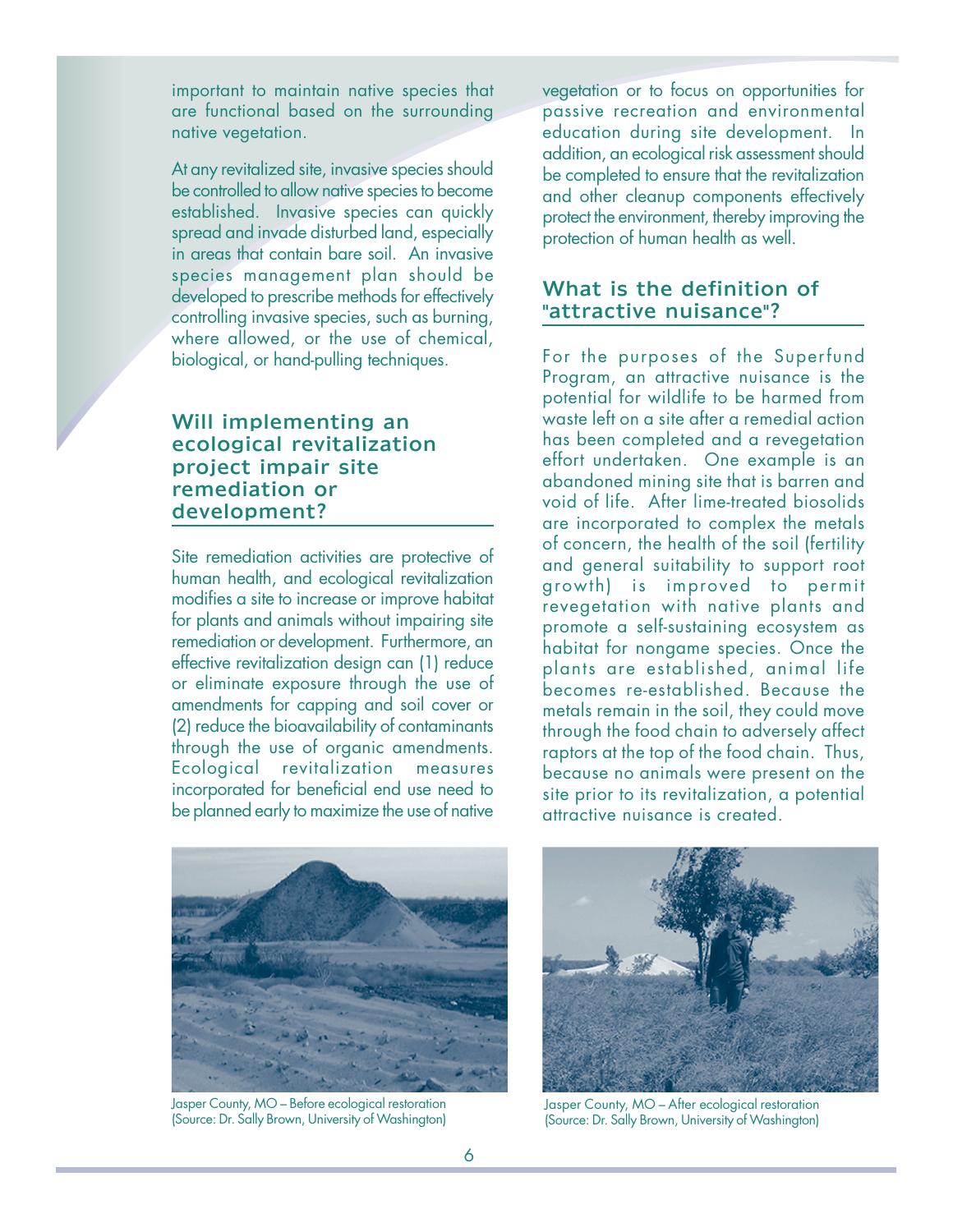#### Will ecological revitalization at sites where waste remains cause an attractive nuisance?

While ecological revitalization improves habitat for plants and animals, the primary goal of remediation is to protect human health and the environment. Therefore, if the potential for an attractive nuisance exists, an ecological risk assessment could be conducted to demonstrate that contaminants of concern are not present or will not accumulate to levels that might be toxic to wildlife attracted by the revitalized habitat. The risk assessment or a monitoring program would evaluate the potential risks to the environment, and the remediation and ecological revitalization would address any concerns. In addition, when an ecological revitalization project is implemented, the protection of public health may correspondingly improve. The ERT has conducted various evaluations concerning attractive nuisance over the past 6 years and can provide technical support in addressing this issue at a particular site. Additional information is provided in a separate fact sheet on ecological revitalization and attractive nuisance issues.

#### Can land application of biosolids cause contaminants to enter the food chain and result in harm?

Generally no. Biosolids are applied (with other soil amendments) to sites with disturbed soil as part of an in situ remediation approach or to provide soil nutrients. These are usually sites with metalcontaminated soils, where it is impractical to extract or remove the contaminants.

Components within biosolids help to complex certain contaminants, minimizing or reducing their bioavailability. Iron, lignins, and other organic material can bind contaminants of concern, immobilizing them and rendering them biologically unavailable.

Specifically, the issue of attractive nuisance has been a concern at some Superfund remediation sites involving biosolids application. The concern pertained to lead moving through the vermiform pathway (for example, earthworms to shrews to raptors). Various regulatory agencies have requested studies to address the potential for contaminants to move up the food chain through this pathway. The contaminants are still present in the soil and can be extracted with strong acids. The key question is whether the bioavailability has been reduced to the point where harm or risk is acceptable under normal environmental conditions. Different studies have been conducted to answer this question. For example, treated soils have been fed to pigs, and small mammal trapping with follow-on pathology studies have been performed. To date, no evidence suggests that the contaminants are not adequately complexed. This reduction in bioavailability is encouraging, but has not been evaluated over long periods of time. EPA is currently working on a technical performance measures (TPM) paper to address the types of tests that should be applied to monitor and evaluate the efficacy and safety of applying biosolids during remediation efforts.

biosolids during restoration include Bunker Hill in Idaho; California Gulch in Leadville, Colorado; and the Jasper County Site in Joplin, Missouri. Some examples of Superfund sites that used

For additional information on land application of biosolids and compost, go to [http://www.epa.gov/compost an](http://www.epa.gov/compost)d http://www.epa.gov/own/mtb/biosolids/.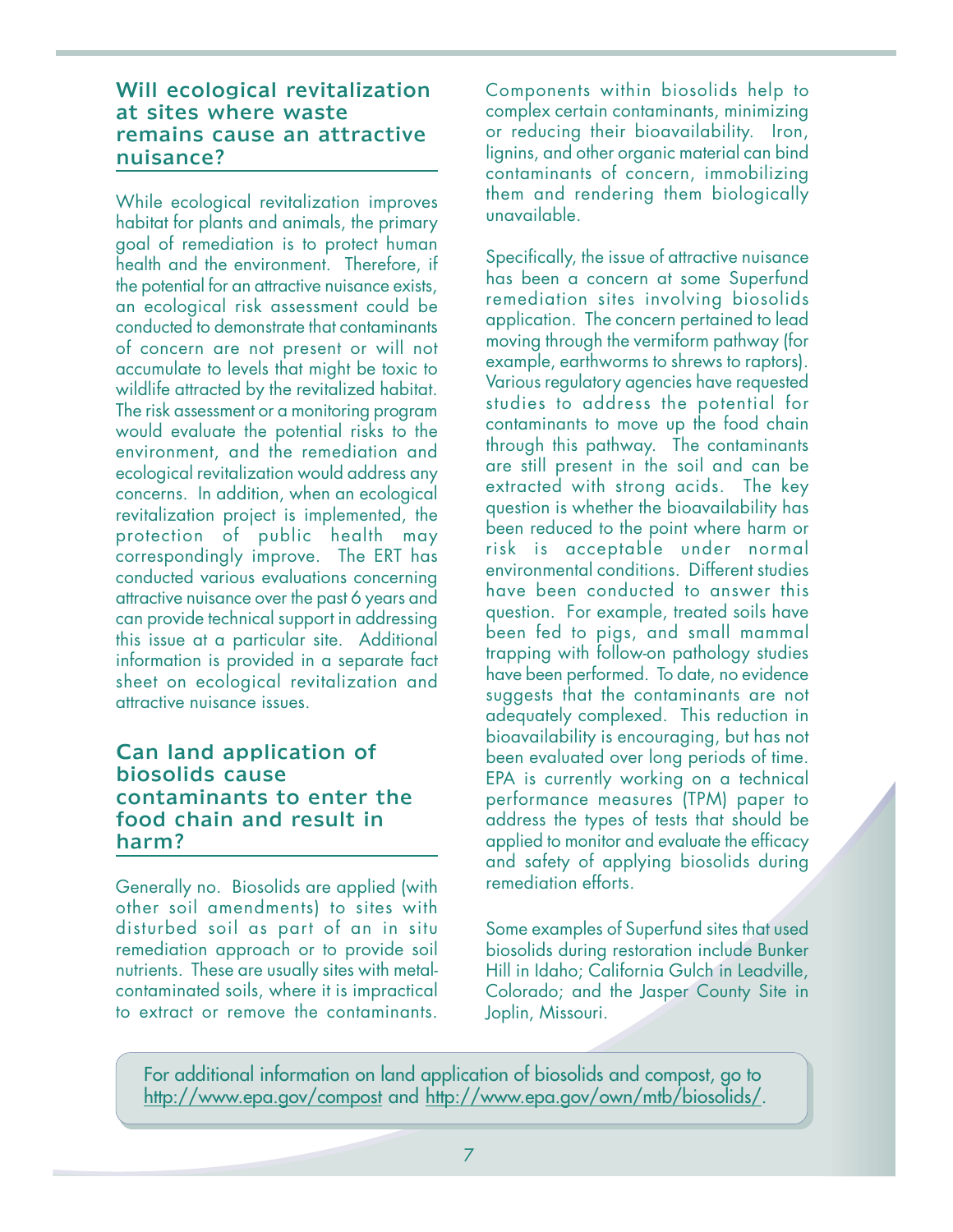#### How does wetland mitigation compare to ecological revitalization?

Wetland mitigation involves creating new wetland habitat to compensate for impacts to existing wetlands. Ecological revitalization can be considered part of wetland mitigation depending on the site-specific habitat. However, if the wetland mitigation is part of a contaminant treatment system, it cannot be considered part of ecological revitalization. Such a wetland could be a cost-effective alternative to conventional technology, such as groundwater pump and treat. For example, at the Silver Bow Creek/ Warm Springs Ponds Superfund site in Montana, the PRP decided to fund the revitalization of a copper mining area after cleanup activities were completed; the effort included creating 400 acres of wetlands (http://www.epa.gov/superfund/programs/ recycle/success/1-pagers/bowcrk.htm).

For additional information on wetland mitigation requirements, go to [http://www.epa.gov/wetlandsmitigation/.](http://www.epa.gov/wetlandsmitigation) 

> Mitigation ratios vary depending on the type and quality of the wetland that will be lost and the predicted time until functions are revitalized at the mitigation wetland. Even impacts to man-made wetlands can require mitigation because the characteristics and functional value of a wetland – and not the origin – are the primary factors in determining whether mitigation is required. Treatment wetlands constructed to remove contamination from surface water or leachate do not meet mitigation requirements, primarily because of their structure and function. Properly designed treatment wetlands need to be densely planted with an aggressive plant species to minimize exposure to contaminants that may collect in the sediment. These wetlands are not designed to attract wildlife or replicate the habitat and functional values of wetlands.

## If plants are introduced for phytoremediation, does that qualify as revitalization?

In some cases, phytoremediation can be a cost-effective alternative for surface soil or water treatment and can help revitalize species diversity through habitat creation or expansion. Phytoremediation encompasses a broad range of designs. Some designs rely on plantation-style grids of non-native species that have negligible ecological value or use mass plantings of hyperaccumulating species that are harvested and disposed of off site; however, these crop systems do not constitute ecological revitalization. Other phytoremediation approaches use a mix of plant species to provide long-term revitalization, reduce bioavailability, and provide valuable habitat. These approaches, when designed to maximize ecological value, would be considered ecological revitalization or revegetation using native species.

Native plantings planned for early in the design process are a cost-effective consideration. However, cost savings realized through phytoremediation are sitespecific and depend on the techniques applied. Savings can include the difference between soil removal and disposal versus the cost of the plants and the labor for planting. Savings could be achieved for groundwater contamination by replacing pump-and-treat technology required over many years with deep-rooted plants that extract water and transpire volatile contaminants.

For additional information on phytoremediation, go to [http:// www.itrcweb.org/](http://www.itrcweb.org)  Documents/PHYTO-2ExecSum.pdf or [http://www.cluin.org/techfocus an](http://www.cluin.org/techfocus)d choose phytoremediation.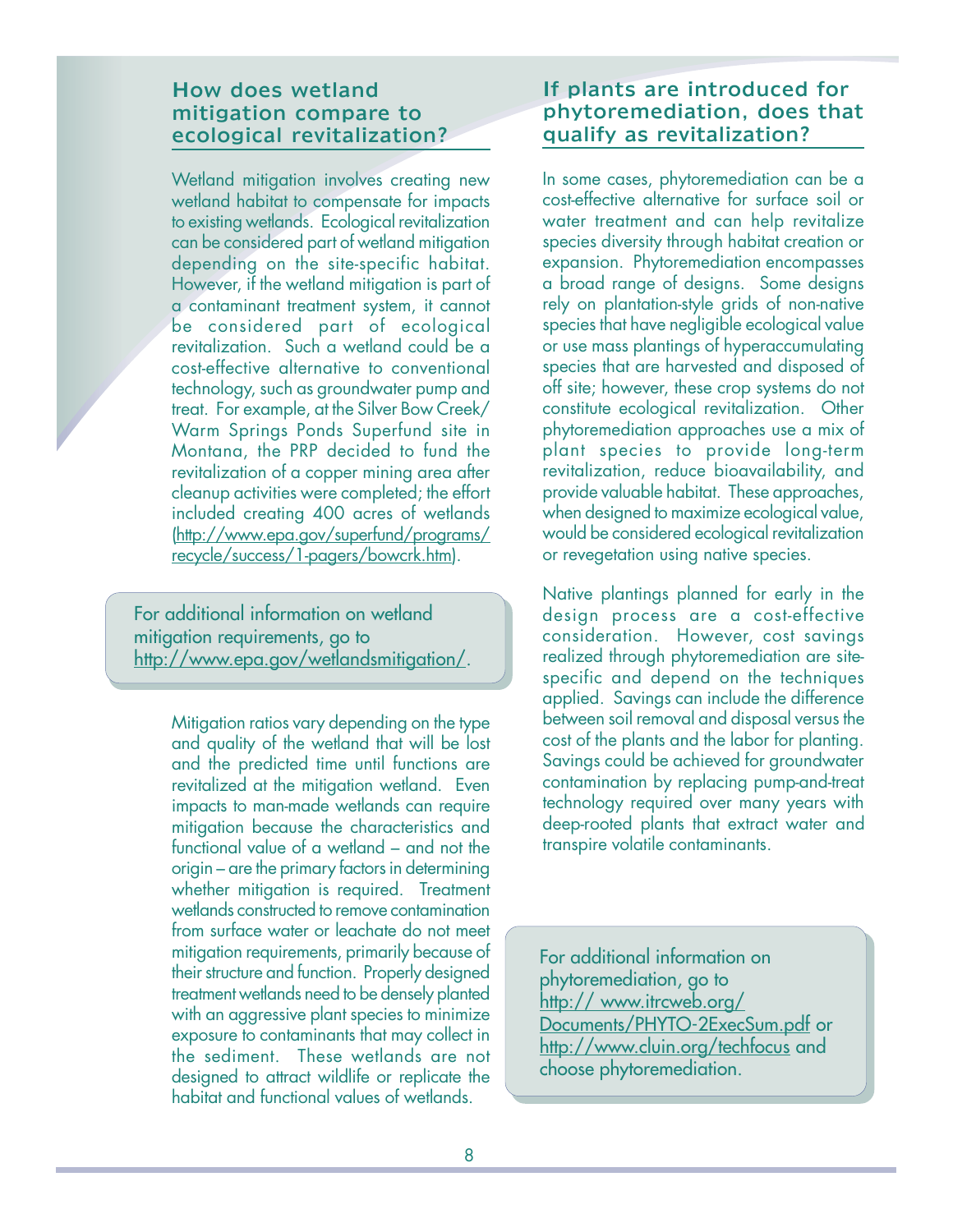#### Do caps or soil covers over residual contamination have to be planted with fescue or is ecological revitalization appropriate?

Ecological revitalization is appropriate at these sites. Many caps and soil covers have been planted with fescue because it is easy to establish. In addition, some site managers are concerned that native plantings are more expensive and that the deeper roots of native species might compromise the cap.

Although caps planted with fescue are easy to establish, they do not provide useful habitat and require routine maintenance, which increases long-term O&M costs. The native seeds and plants themselves are more expensive than lawn grass seed mixes; however, O&M costs over many years are significantly lower for native plantings because of their hardiness to poor conditions, longevity, and self-seeding potential. Ecological revitalization that incorporates mixed native plant species also provides beneficial wildlife habitat.

If a cap is properly designed, roots of native species will not compromise the cap. Root growth depends on the soil characteristics, and the presence of a clay liner or geomembrane influences their growth. Research at the Brookfield Sanitary Landfill in New York showed that roots, including taproots, grow laterally once they reach the clay cap. No significant damage to the clay cap was observed as a result (Robinson and Handel 1995). For additional information, please see the fact sheet on

Ecologically revitalized areas are not necessarily off limits to the public. Recreational uses such as trails, athletic fields, and wildlife mixed use are compatible with ecological revitalization and revegetation using native species. In fact, kiosks and public viewing areas often can be included in ecological revitalization plans.

revegetating landfills and waste containment areas (EPA 542-F-06-002, [http://](http://www.cluin.org/ecorevitalization) [www.cluin.org/ecorevitalization\)](http://www.cluin.org/ecorevitalization) and review the references by Steven Handel listed at the end of this fact sheet.

Caps or soil covers that already have established fescue can be converted to native plants. An effective conversion method is to burn the existing fescue, if possible, and follow up with applications of a broad spectrum herbicide registered for the establishment of native warm season grasses and forbs. As the native grasses and forbs are establishing, follow-up herbicide treatments may be necessary to control the fescue. While areas can be converted from fescue to native plants, the conversion must be carefully planned and should be conducted by a restoration practitioner to increase the likelihood of success.

A separate fact sheet on revegetation of landfills and waste containment areas will provide additional information [\(http://www.cluin.org/ecorevitalization](http://www.cluin.org/ecorevitalization)).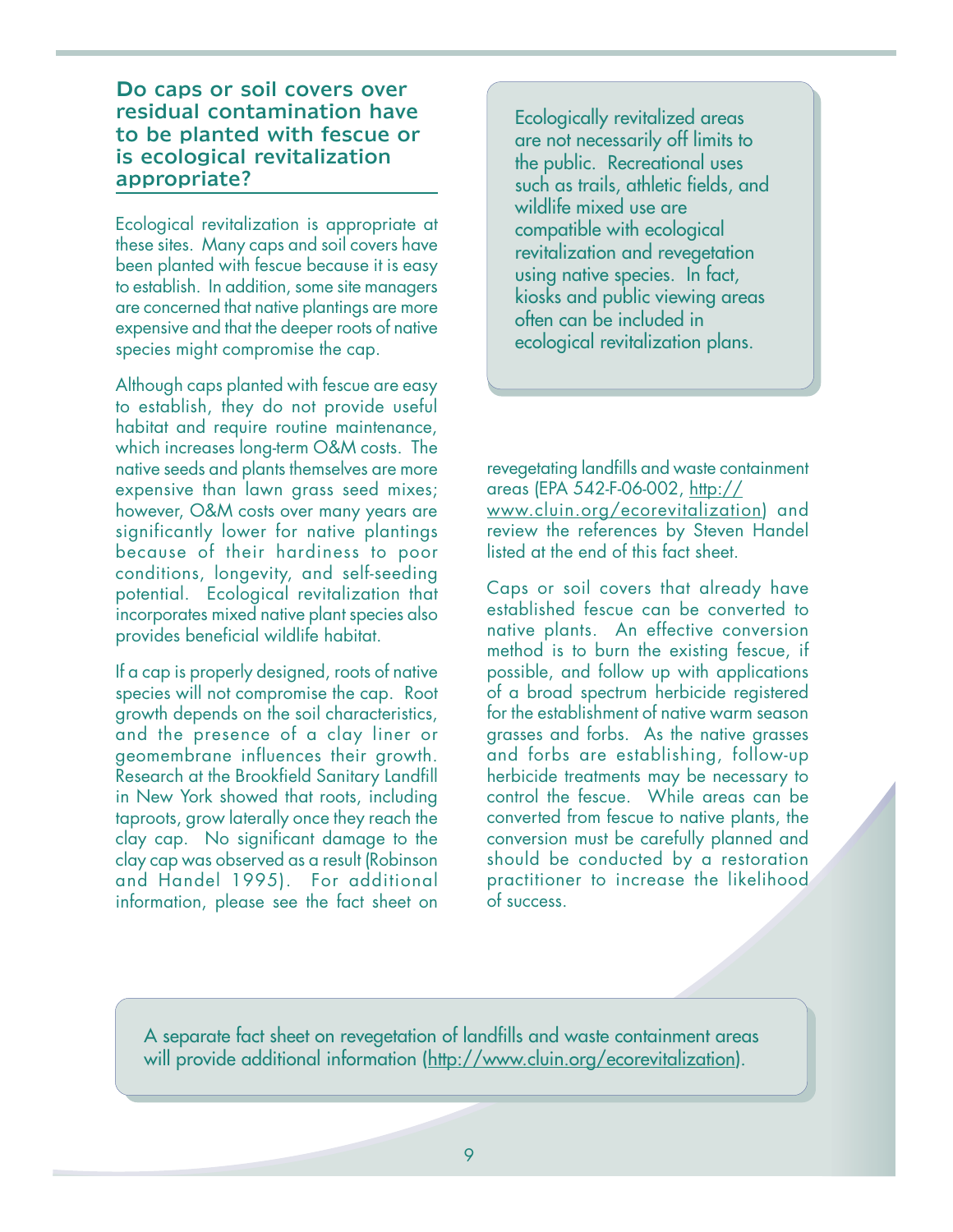#### What maintenance and repair activities should I expect when supporting ecological revitalization?

All cover-type remedies require some level of maintenance. O&M costs will be lower for ecological revitalization because, while there is some cost for weed control, there is minimal to no cost for mowing.

- **Short-term requirements** When plants are establishing on the site, short-term monitoring and maintenance will consist primarily of weed control and irrigation, when necessary and possible, and reseeding to ensure the health of the native plants. Various methods can be used to control weeds, including mowing, hand pulling, prescribed burning, or use of EPAregistered pesticides; the most appropriate method depends on the final use of the site. An invasive species management plan that specifies short- and long-term activities should be developed early in the process by a restoration practitioner. If necessary in the management plan, guidelines for mowing to control weeds will need to be developed and followed, particularly because forbs and young trees will be eliminated if they are inadvertently mowed.
- • **Long-term requirements** Long-term maintenance activities vary depending on the site. Some sites do not require any long-term maintenance because the native plants create a self-sustaining habitat. If the goal is to create a specific setting to attract a particular type of wildlife, such as butterflies, then tree

removal and occasional mowing might be necessary. In general, long-term maintenance depends on the long-term objective of the site and should be determined by a restoration practitioner. If the objective requires intervention with the natural progression of the site, then some minimal long-term maintenance would be required.

Considering that native species typically take longer to become fully established (as compared to commercial erosion control seed mixes), how do I provide for appropriate vegetative cover during the establishment period?

Various agencies and organizations, including the Natural Resources Conservation Service (http://www.nrcs.usda.gov/),state native plant societies (such as in California [http://www.cnps.org] and Texas [http://www.npsot.org/]), or local Soil Conservation Service centers (http://offices.sc.egov.usda.gov/locator/app), can identify the best planting time for specific areas and species and can provide additional information to ensure appropriate vegetative cover during the establishment period. Some simple treatment might be required to improve the survival of planted species, such as soil surface cultivation and the use of nurse species (for example, sterile rye grass or non-sterile legumes). A fast-growing sterile nurse species grows quickly and then dies, providing soil protection and increased nutrients. Sterile annual rye grasses that germinate and grow quickly are often added to native seed mixes

For additional information on monitoring and evaluation of a revitalized site, go to [http://www.ser.org/content ec](http://www.ser.org/content)ological\_revitalization\_primer.asp#8.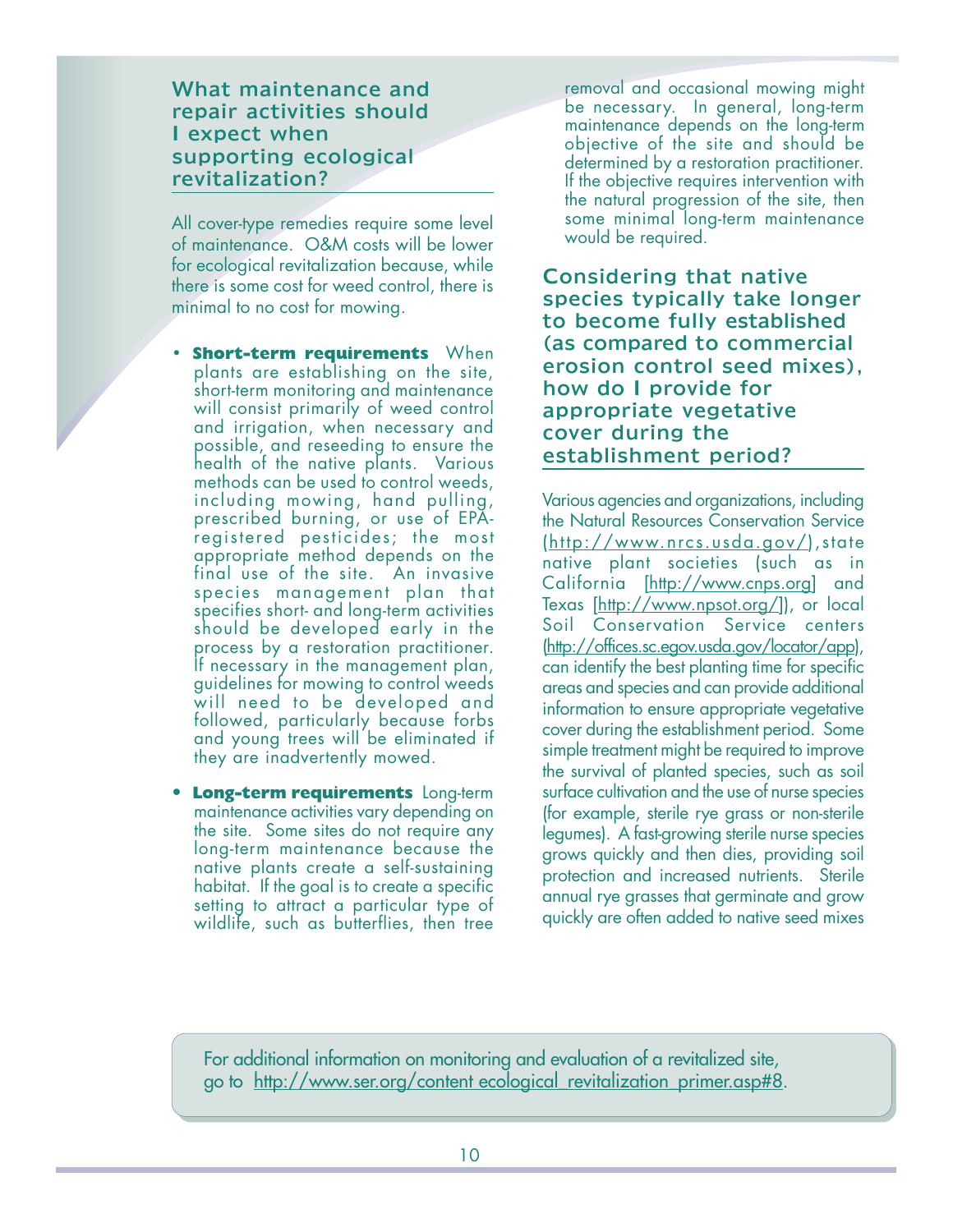to control erosion. In addition, fast-growing shrubs can be planted to stabilize stream banks, allowing time for slower-growing trees to mature and overtop the shrubs. Small groups of trees can be planted over a remediated area to attract birds and other animals that will naturally disperse seeds and expand the forested area over time.

Ecological revitalization is considered accomplished once a revitalization practitioner is no longer needed to ensure long-term sustainability of the ecosystem (typically after 3 to 5 years). However, long-term management may be required to prevent recurrent degradation of revitalized ecosystems. For trees and shrubs, contracts often require 90 percent survival after the first year of planting. Reseeding of bare spots and poor growth areas is often necessary for grasses and herbaceous plants.

#### Who is financially responsible for ecological revitalization, and are there any legal requirements?

The financial responsibility and legal requirements associated with ecological revitalization of a Superfund site are site-specific. Although EPA strives to get PRPs to fund the cleanup of a Superfund site, Superfund money can be used for the cleanup if the PRP cannot be found, is not viable, or refuses to cooperate. Whether a site is funded by the PRP or with Superfund money, ecological revitalization activities can be incorporated into the site reuse plan because they are not considered beautification or enhancement. Such activities are considered beneficial reuse and fall within EPA's policies, initiatives, and priorities.

The cost of native seeds can be high, so it is important to decide on the use of native plants early in the process and incorporate the associated costs into the remediation budget. When incorporating beneficial reuse into the site plan and remediation budget, one rule of thumb is to budget 5 to 10 percent of the

remediation budget for beneficial reuse. For a removal site, ecological revitalization can be included in the action memorandum; for a remedial site, it can be included in the record of decision. If an ecological revitalization component is included in the selected remedy, completion of the revitalization can be required in a consent decree. If revitalization is not included in the site reuse plan, site managers can work with PRPs to explain the benefits of ecological reuse and encourage voluntary revitalization activities. However, unwilling PRPs cannot be forced to complete revitalization activities if those activities are not included in the site reuse plan.

#### Additional Information and Resources

Handel, S.N. et al. 1994. "Biodiversity Resources for Restoration Ecology." Restoration Ecology. Volume 2, Number 4. Pages 230 through 241.

Interdisciplinary Training for Ecosystem Restoration. On-Line Address: http://www.epa.gov/owow/watershed/ wacademy/training/bkley6.html

Internet Seminars on Ecological Restoration. On-Line Address: http://www.clu-in.org/studio/seminar.cfm

ITRC. Planning and Promoting Ecological Land Reuse at Remediated Sites. 2006. On-Line Address: <http://www.itrcweb.org>

Plant Conservation Alliance. On-Line Address: <http://www.nps.gov/plants>

Robinson, G.R., and S.N. Handel. 1993. "Forest Restoration on a Closed Landfill: Rapid Addition of New Species by Bird Dispersal." Conservation Biology. Volume 7, Number 2. Pages 271 through 278.